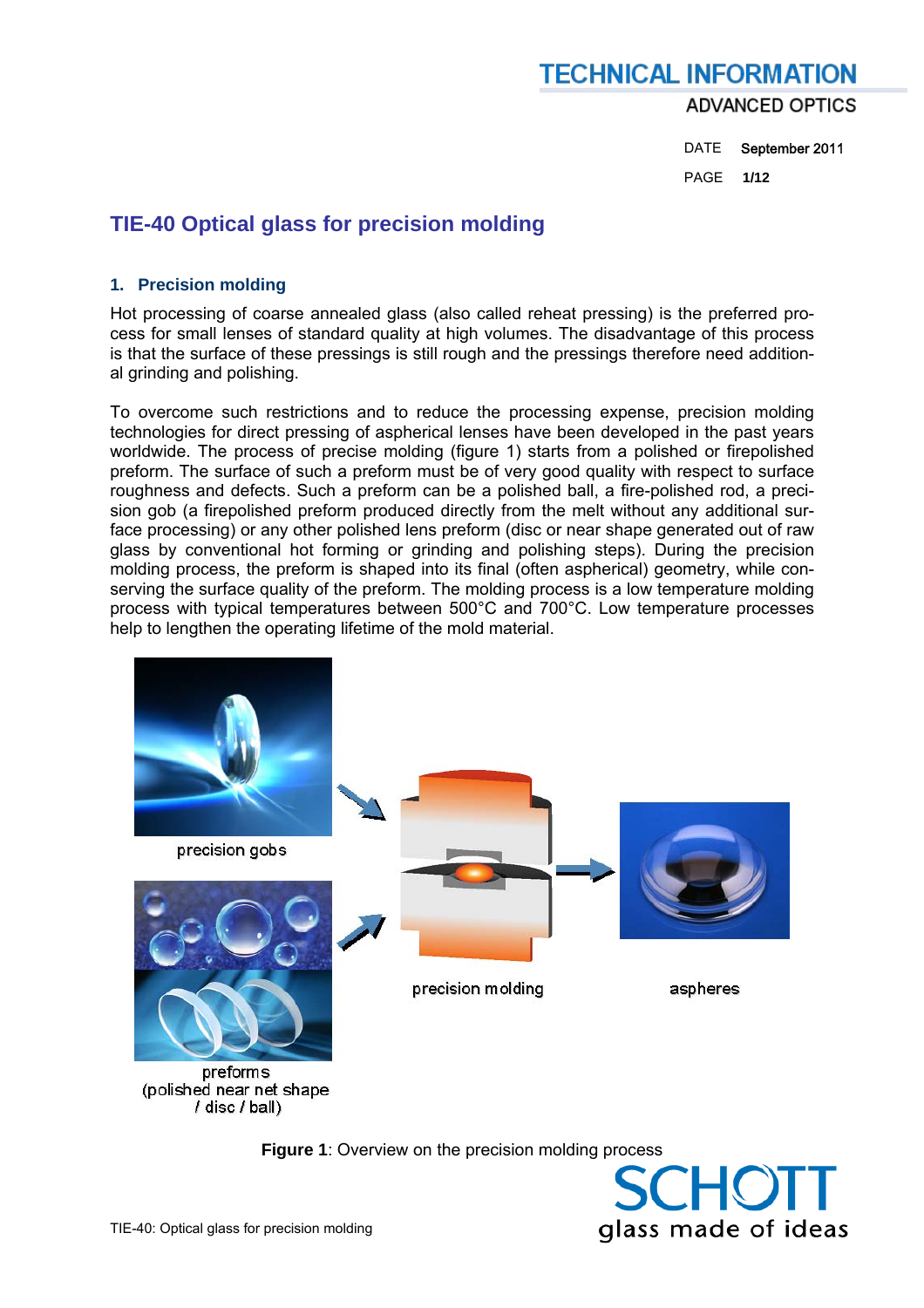**ADVANCED OPTICS** 

DATE September 2011

PAGE **2/12** 

### 2. **Optical Glasses for Precision Molding**

Precision molding is a state-of-the-art technology for the volume production of complex lenses. Most mold materials of precision molding processes exhibit a thermal stability of up to 700°C. Therefore, a variety of so-called low transformation temperature glasses (low Tg glasses) is required for the precision molding process.

|                   | <b>Optical Properties</b> |                      | <b>Thermal</b><br>Properties |            | Chemical<br>Resistance |                         | <b>Physical Properties</b> |                                 |                         |                              |                                 |
|-------------------|---------------------------|----------------------|------------------------------|------------|------------------------|-------------------------|----------------------------|---------------------------------|-------------------------|------------------------------|---------------------------------|
| <b>Glass Type</b> | $n_d$ *1                  | $V_d$ * <sup>1</sup> | Color code                   | Tg<br>[°C] | <b>AT</b><br>[°C]      | $SR-J*3$                | $WR-J^{*3}$                | $CTE^{*4}$ [10 <sup>-6</sup> K] | HK (0.1/20)<br>Hardness | Abrasion <sup>*3</sup><br>ÆА | Density<br>[g/cm <sup>3</sup> ] |
| N-FK51A           | 1.48656                   | 84.47                | 34/28                        | 464        | 503                    | 3                       | 1                          | 14.8                            | 345                     | 528                          | 3.68                            |
| N-FK5             | 1.48749                   | 70.41                | 30/27                        | 466        | 557                    | 5                       | $\overline{4}$             | 10.0                            | 520                     | 109                          | 2.45                            |
| N-PK52A           | 1.49700                   | 81.61                | 34/28                        | 467        | 520                    | $\overline{\mathbf{4}}$ | 1                          | 15.0                            | 355                     | 526                          | 3.70                            |
| P-BK7             | 1.51640                   | 64.06                | 33/30                        | 498        | 546                    | 1                       | $\overline{4}$             | 7.3                             | 627                     | 66                           | 2.43                            |
| N-PK51            | 1.52855                   | 76.98                | 34/29                        | 487        | 528                    | 3                       | 1                          | 14.1                            | 415                     | 592                          | 3.86                            |
| N-KZFS2           | 1.55836                   | 54.01                | 34/30                        | 491        | 533                    | 6                       | 6                          | 5.4                             | 490                     | 70                           | 2.54                            |
| <b>P-SK57Q1</b>   | 1.58600                   | 59.50                | 34/31                        | 493        | 522                    | $\overline{4}$          | $\overline{1}$             | 8.9                             | 535                     | 124                          | 3.01                            |
| <b>P-SK57</b>     | 1.58700                   | 59.60                | 34/31                        | 493        | 522                    | 4                       | 1                          | 8.9                             | 535                     | 124                          | 3.01                            |
| P-SK58A           | 1.58913                   | 61.15                | 35/31                        | 510        | 551                    | 4                       | $\overline{2}$             | 8.4                             | 662                     | 102                          | 2.97                            |
| <b>P-SK60</b>     | 1.61035                   | 57.90                | 33/29                        | 507        | 547                    | $\overline{\mathbf{4}}$ | $\overline{3}$             | 8.9                             | 601                     | 86                           | 3.08                            |
| N-KZFS4           | 1.61336                   | 44.49                | 36/32                        | 536        | 597                    | $6\phantom{1}6$         | $\overline{4}$             | 8.2                             | 520                     | 130                          | 3.00                            |
| N-KZFS11          | 1.63775                   | 42.41                | 36/30                        | 551        |                        | ÷,                      | ÷                          | 7.6                             | 530                     | 74                           | 3.20                            |
| N-KZFS5           | 1.65412                   | 39.70                | 37/32                        | 584        | 648                    | 1                       | 1                          | 7.4                             | 555                     | 122                          | 3.04                            |
| P-SF <sub>8</sub> | 1.68893                   | 31.25                | 40/36                        | 524        | 580                    | 1                       | 1                          | 11.1                            | 533                     | 200                          | 2.90                            |
| P-LAK35           | 1.69350                   | 53.20                | 36/29                        | 508        | 544                    | $\overline{4}$          | 3                          | 9.7                             | 616                     | 119                          | 3.85                            |
| N-KZFS8           | 1.72047                   | 34.70                | 38/33                        | 509        | 561                    | 1                       | 1                          | 9.4                             | 570                     | 152                          | 3.20                            |
| P-SF69            | 1.72250                   | 29.23                | 40/36                        | 508        | 547                    | 1                       | 1                          | 11.1                            | 612                     | 142                          | 2.93                            |
| P-LAF37           | 1.75550                   | 45.66                | 37/31                        | 506        | 546                    | 4                       | 1                          | 7.8                             | 697                     | 67                           | 3.99                            |
| N-LAF33           | 1.78582                   | 44.05                | 39/32                        | 600        | 628                    | $6\phantom{1}6$         | 1                          | 6.7                             | 730                     | 67                           | 4.36                            |
| P-LASF47          | 1.80610                   | 40.90                | 39/33                        | 530        | 580                    | 3                       | $\overline{1}$             | 7.3                             | 620                     | 70                           | 4.54                            |
| P-LASF50          | 1.80860                   | 40.46                | 39/32                        | 527        | 571                    | $3^{*2}$                | $1*2$                      | 7.3                             | 655                     | 62                           | 4.54                            |
| P-LASF51          | 1.81000                   | 40.93                | 39/33                        | 526        | 570                    | 3                       | 1                          | 7.4                             | 722                     | 66                           | 4.58                            |
| <b>SF57</b>       | 1.84666                   | 23.83                | 40/37*                       | 414        | 449                    | 6                       | $\overline{1}$             | 9.2                             | 350                     | 344                          | 5.51                            |
| P-SF68            | 2.00520                   | 21.00                | 49/41*                       | 428        | 468                    | $4 - 5$                 | 1                          | 9.7                             | 404                     | 298                          | 6.19                            |

\* wavelength for transmittance 0.7 and 0.05 instead of 0.8 and 0.05

\*1 catalog value (reference annealing rate: 2K/h)

\*2 preliminary data

\*3 SR-J = acid resistance, WR-J = water resistance and Abrasion Aa according to JOGIS

\*4 temperature range: 20°C-300°C

**Table 1:** Optical glasses for precision molding. The detailed technical datasheets are available at:

http://www.schott.com/advanced\_optics/downloads/optical\_qlass

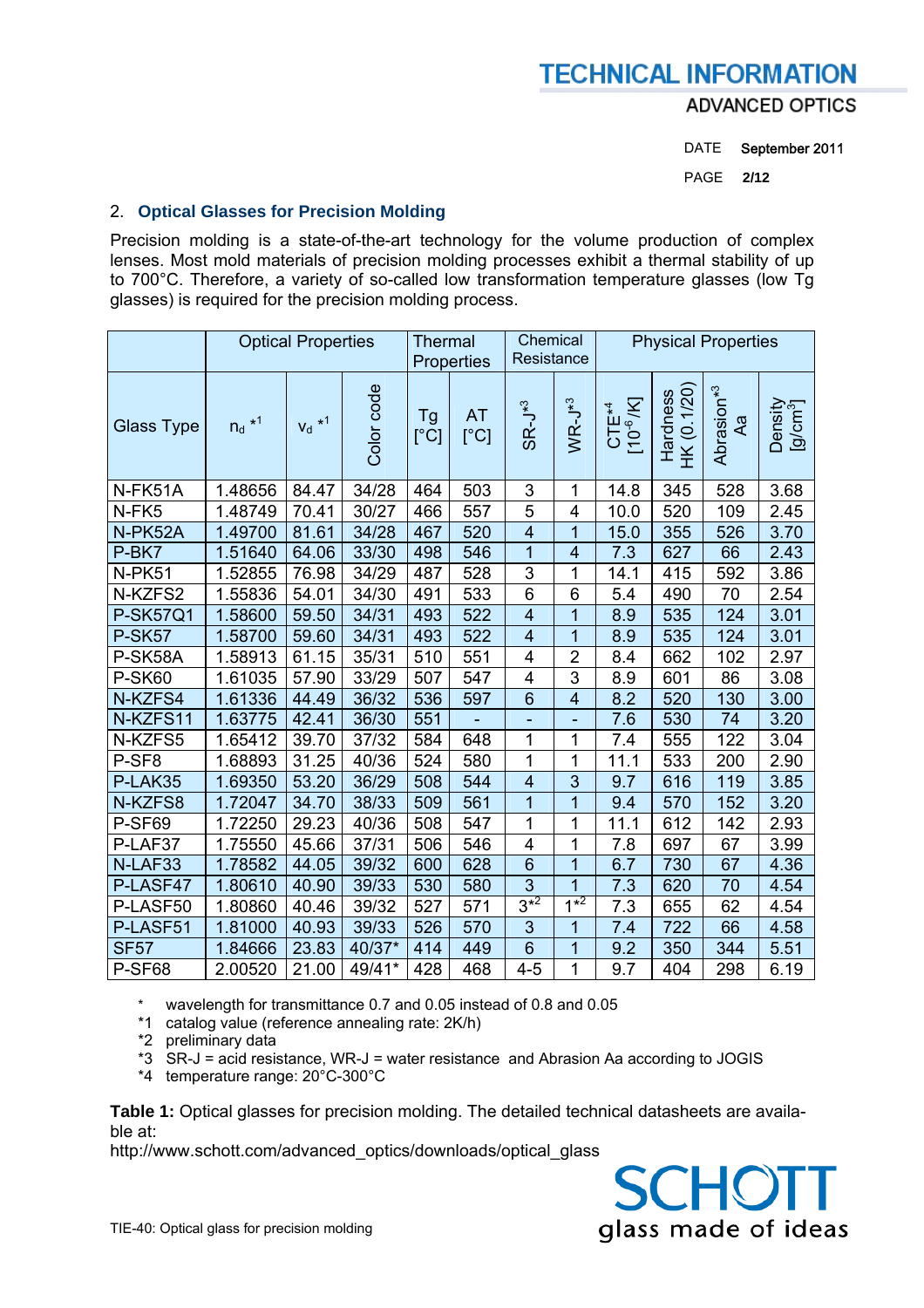### **ADVANCED OPTICS**

DATE September 2011

PAGE **3/12** 

Table 1 gives an overview of the Schott product range of established Low Tg glasses. By using low Tg glasses the press process can be performed at lower temperatures leading to a longer lifetime for the mold. At the same time, the process time is significantly shortened.

Low Tg glasses are glasses with a glass transformation temperature below 550°C. Furthermore, low Tg glass compositions have been developed to have a low tendency for devitrification and reduced reaction with mold materials for the molding temperature range.

The letter "P" indicates that these glasses are developed especially for precision molding and that they are free of lead and arsenic. "P-" type glasses, in general, are coarse annealed glasses with tighter optical specifications (referred to as "P-quality" grade in the following sections.)

The shown N-type optical glasses can be used for precision molding mainly due to their low glass transformation temperature. These glasses are also available in "P-quality" grade with tighter optical specifications.

The refractive index and Abbe number data given in the SCHOTT glass data sheets represent optical values of fine annealed optical glass. It is necessary to take into account that the cooling rate of the precision molding process is much higher than common fine annealing rates. Therefore, the refractive index of any precision molded lens will be significantly lower than the catalog values of the glass, which are annealed at a rate of -2 K/hour. This effect is called index drop and it is explained in more detail in chapter 5.

## **3. Specification of precision molding glass quality ("P-quality").**

Precision molding glasses (P-type glasses) and traditional N-glasses that are available in "Pquality" fulfill the following standard specifications:

- Optical glasses for precision molding are selected based on the refractive index value and Abbe number at a reference annealing rate of 2 K/h.
- Tolerances for refractive index are  $\pm$  0.0005 and for the Abbe number are  $\pm$  0.5% (step 3/3 according to the catalog based on a 2 K/h reference annealing rate).
- For all P-type glasses these specifications will be automatically fulfilled. For N-FK5, N-FK51A, N-PK52A, N-PK51, N-KZFS2, N-KZFS4, N-KZFS5, N-KZFS8, N-LAF33 and SF57 "P-quality" grade preforms shall be ordered.

In contrary to standard optical glass specifications, the refractive index and Abbe number tolerance steps are related to a reference annealing rate. This is necessary for precision molding glass to achieve a reproducible process at the customers side. The dependence of index drop is explained in more detail in chapter 5.

For internal quality, striae and other specifications, please refer to the standard optical glass catalog or contact your local sales representative.

## **4. Precision molding glass preforms**

The Schott low Tg glasses are available in various forms of supply, like polished balls, (near net shape and disc shaped) preforms, rods, pressings and cut blanks. However, the most prominent one is currently the polished ball preform. Table 2 summarizes the properties of four different polished preform types, which can be chosen

according to the final geometry of the pressed optical element.

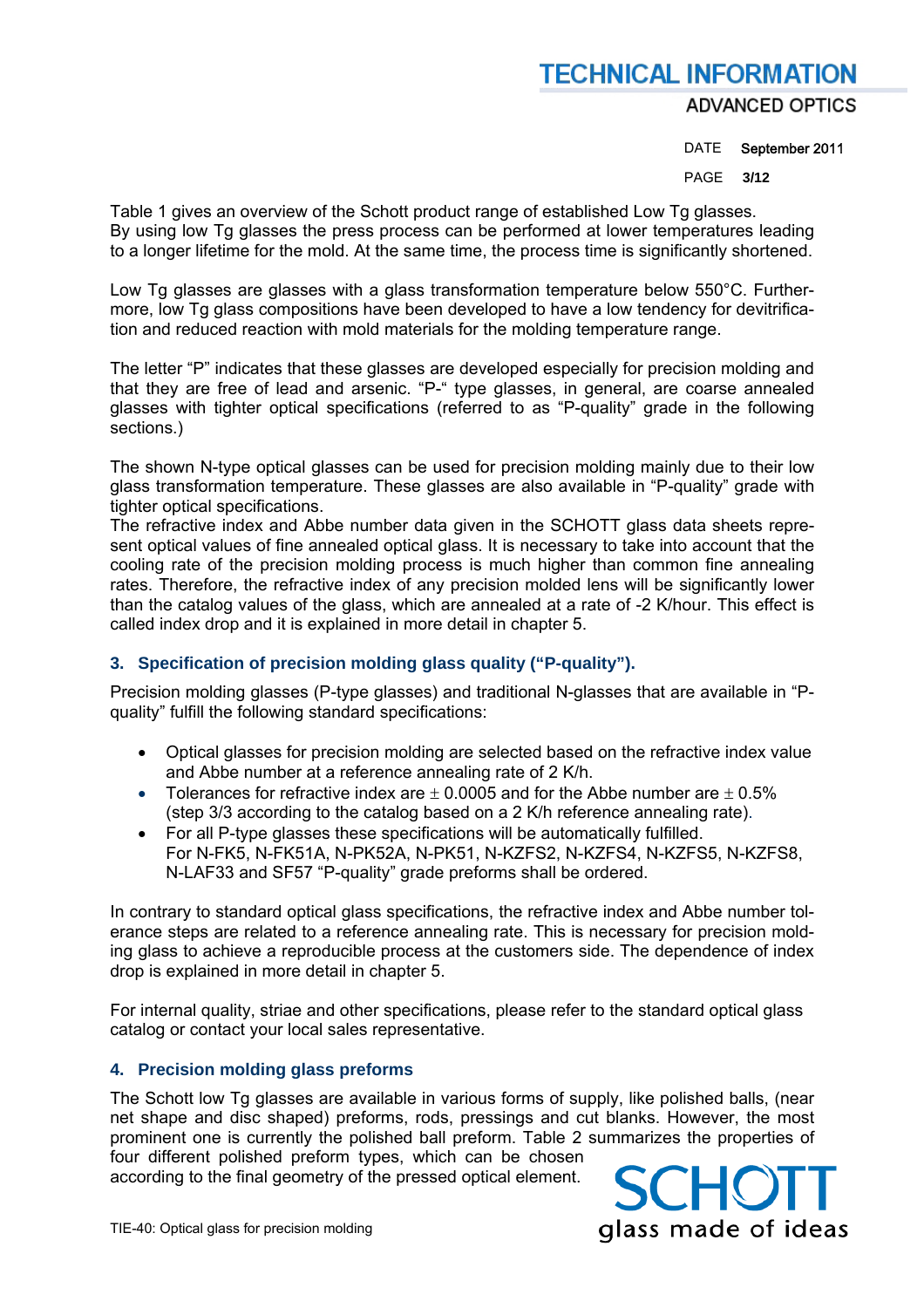# **ADVANCED OPTICS**

DATE September 2011

PAGE **4/12** 

| <b>Preform types</b>      | <b>Polished</b><br>ball | <b>Polished</b><br>near net shape | <b>Polished disc</b> | Fire polished rod          |
|---------------------------|-------------------------|-----------------------------------|----------------------|----------------------------|
| Diameter in mm            | $0.8 - 14$              | $>$ 3                             | > 3                  |                            |
| Volume in mm <sup>3</sup> | > 1                     | > 50                              | > 50                 | anv                        |
| <b>Glass types</b>        | all glass<br>types      | all glass types                   | all glass types      | most of the glass<br>types |

**Table 2:** Typical polished preform types and their dimensions suitable for precise molding

Table 3 displays an overview of the glass type availability in the various preform formats. All glass types are also available as rods, pressings and cut blanks.

|                  | Polished<br>ball | Polished<br>near net shape | Polished<br>disc | Fire polished<br>rod |
|------------------|------------------|----------------------------|------------------|----------------------|
| P-BK7            | <b>V</b>         | V                          | V                | V                    |
| P-LAF37          | V                | V                          | V                | V                    |
| P-LAK35          | V                | V                          | V                | ✔                    |
| P-LASF47         | V                | V                          | V                | V                    |
| P-LASF50         | V                | V                          | V                | V                    |
| P-LASF51         | V                | V                          | V                | V                    |
| <b>P-SK57</b>    | V                | V                          | V                | V                    |
| <b>P-SK57 Q1</b> | V                | V                          | V                | V                    |
| P-SK58A          | V                | V                          | ✔                | V                    |
| <b>P-SK60</b>    | V                | V                          | V                | V                    |
| P-SF8            | V                | V                          | V                | V                    |
| <b>P-SF68</b>    | V                | $\mathbf{v}$               | V                | X                    |
| <b>P-SF69</b>    | V                | V                          | V                | V                    |
| N-FK51A          | V                | V                          | V                | V                    |
| N-FK5            | V                | V                          | V                | V                    |
| N-PK51           | V                | V                          | V                | V                    |
| N-PK52A          | V                | V                          | V                | X                    |
| N-KZFS2          | V                | V                          | V                | X                    |
| N-KZFS4          | V                | V                          | ✔                | V                    |
| N-KZFS5          | V                | V                          | V                | V                    |
| N-KZFS8          | V                | V                          | ✔                | V                    |
| N-KZFS11         | V                | V                          | V                | X                    |
| N-LAF33          | V                | V                          | V                | V                    |
| <b>SF57</b>      | V                | V                          | V                | V                    |

**Table 3:** Polished preform types for the different low Tg glasses (x = not available)

### **4.1 Polished ball preforms**

Ball lens preforms are available in diameters bigger than 0.8 mm. Their main application can be in cellular phone camera lenses, for instance.

Typical tolerances for ball preforms are:

- Diameter tolerance  $\pm$  5 µm (smaller tolerances are possible on request)
- Surface quality: 40/20 scratch/dig (MIL –O-13830-A)

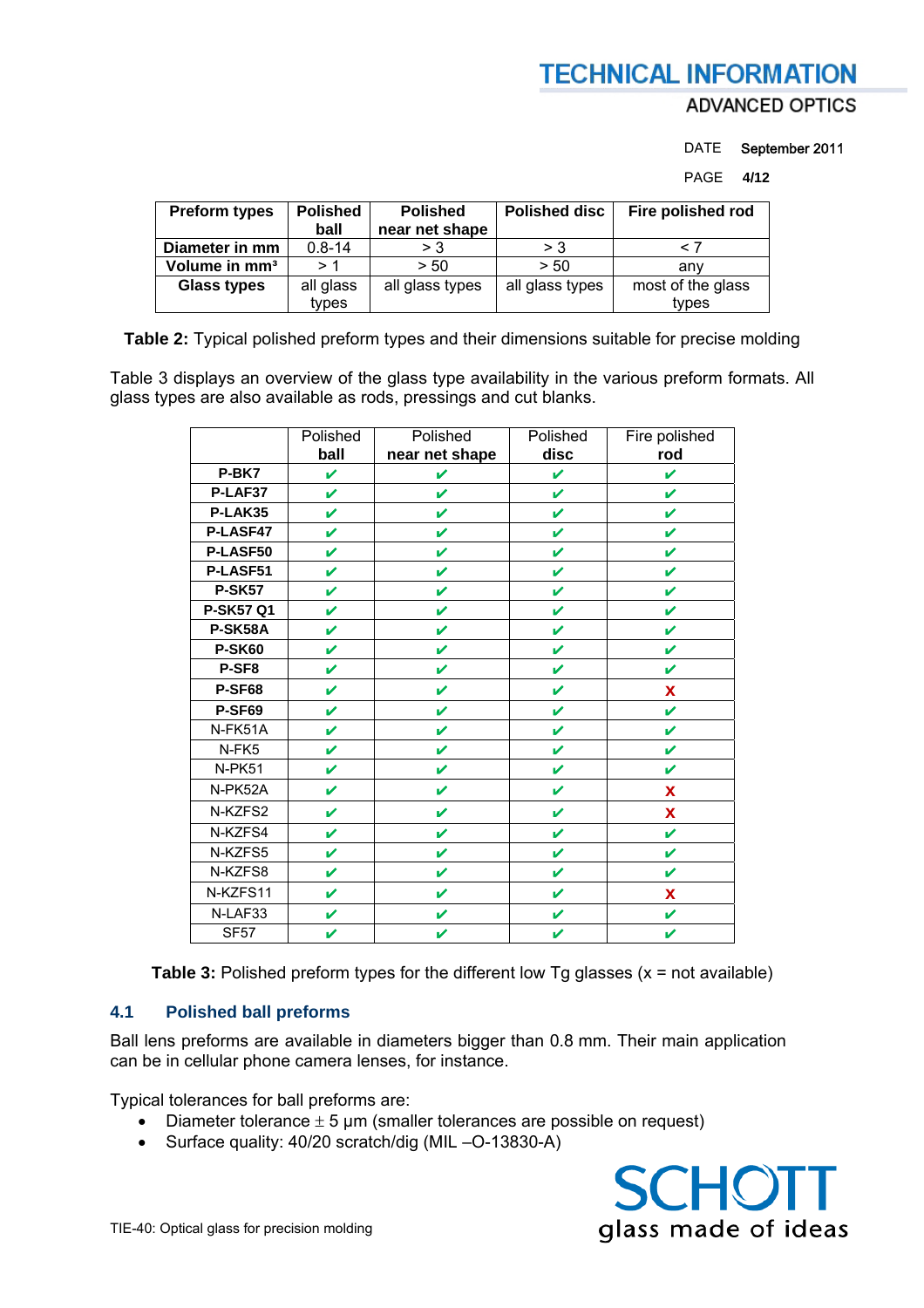## DATE September 2011

### PAGE **5/12**

Surface roughness: < 3 nm rms (smaller tolerances are possible on request)



 **Figure 2:** A polished ball preform with diameter = 2 mm (left) and AFM roughness measurement (right)

Customer specific cleanliness and packing requirements can be fulfilled upon request. Figure 2 shows a typical atomic force microscope roughness evaluation of a ball preform with diameter = 2 mm. The roughness is in the range of 0.9 nm rms.

### **4.2 Polished near net shape and polished disc preforms**

The precision gob process is restricted to biconvex shaped preforms. The size of the gobs is also restricted to a minimum volume of 120 mm<sup>3</sup>.

In addition, SCHOTT offers lens (near net shape) and disc shaped preforms that can be produced based on individual customer designs using classical lens production processes.

The surface quality is equal or better 40/20 scratch/dig and the roughness is less than 2 nm rms. It is also possible to achieve very tight volume tolerances. Please ask your sales representative for more detailed information.

#### **4.3 Fire-polished rods**

Most of the glasses for precision molding can be delivered in the form of cylindrical rods as well. These rods have a fire polished surface and the diameter is well defined. The length of the rods is customer specific.

Our rods can not only be supplied with high quality polish surface, instead a satin finished surfcace may be provided as well, see figure 3.

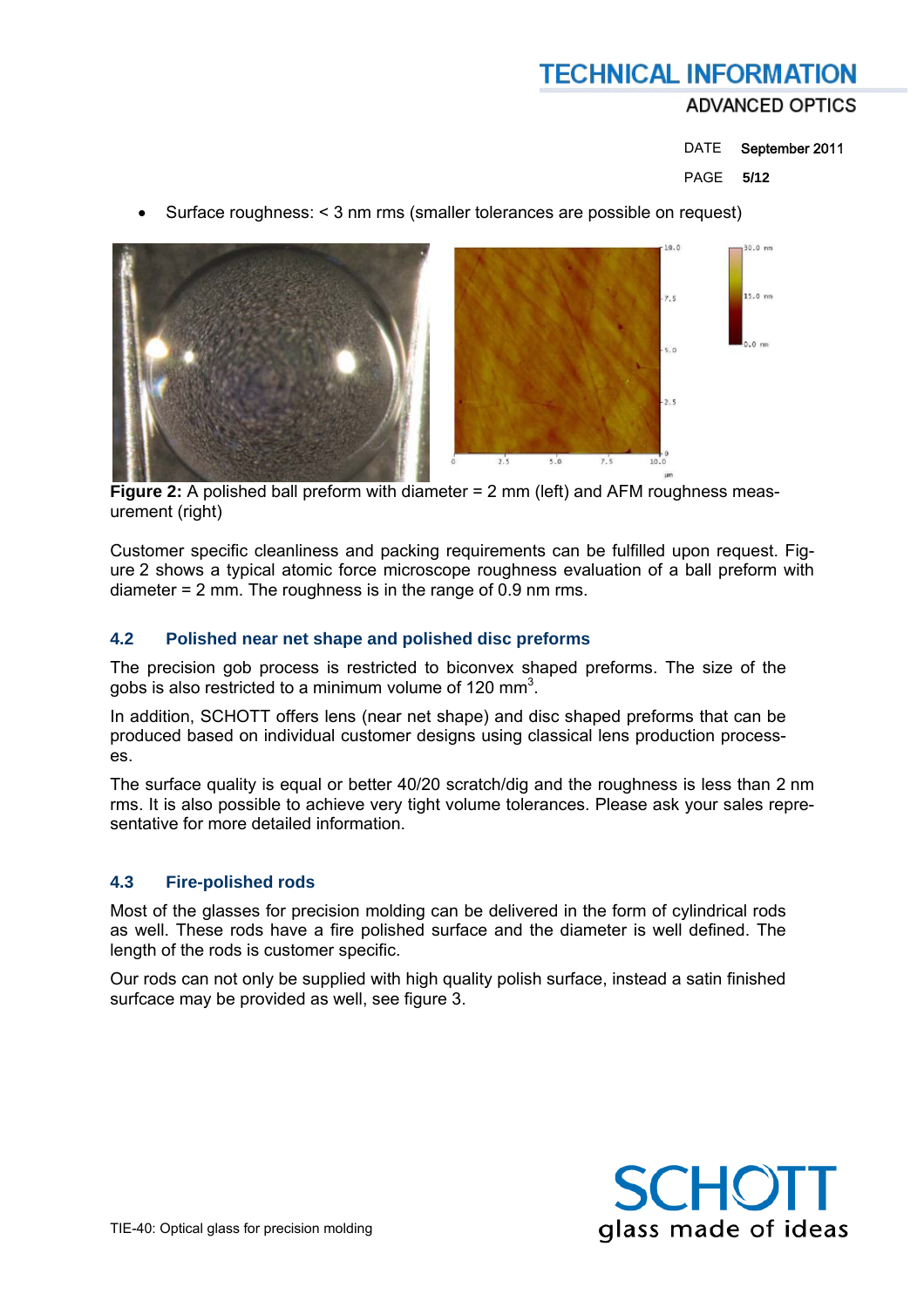## **ADVANCED OPTICS**

 DATE September 2011 PAGE **6/12** 



**Figure 3:** Fire-polished rods with different diameters. A polished ball perform, a cylindrical disc and a precision rod with a satin finish are shown as well.

#### **5. Influence of the molding process on the refractive index and Abbe number**

The optical data for a glass type are determined by the chemical composition and thermal treatment of the melt. The annealing rate in the transformation range of the glass can be used to influence the refractive index within certain limits (depending on the glass type and the allowable stress birefringence). Basically, slower annealing rates yield higher refractive indices. In practice, the following formulas have shown to be reliable, even for annealing rates up to 300°C/h (see [3]):

| $n_d(h_x) = n_d(h_0) + m_{nd} \cdot \log(h_x/h_0)$             |     |
|----------------------------------------------------------------|-----|
| $v_{d}(h_{x}) = v_{d}(h_{0}) + m_{vd} \cdot \log(h_{x}/h_{0})$ | (2) |

 $h_0$  Original annealing rate

 $h_x$  New annealing rate<br>m<sub>nd</sub> Annealing coefficien

Annealing coefficient for the refractive index depending on the glass type

 $m_{\text{vd}}$  Annealing coefficient for the Abbe number depending on the glass type

More details can be found in [2].

Values for annealing coefficients of some glasses for precision molding are shown in table 4.

|                 | $m_{nd}$ [10 <sup>-5</sup> ] | $m_{vd}$   |
|-----------------|------------------------------|------------|
| N-FK51A         | -55                          | -0.08346   |
| <b>P-LASF47</b> | -147                         | -0.04346   |
| <b>P-SK57</b>   | -95                          | $-0.08435$ |

**Table 4:** Annealing coefficients for selected precision molding glasses

The annealing rate influences the refractive index and the Abbe number simultaneously. This is the reason for the change of refractive index after a molding process, which have a high annealing rate. This change of refractive index and Abbe number is called "index drop".

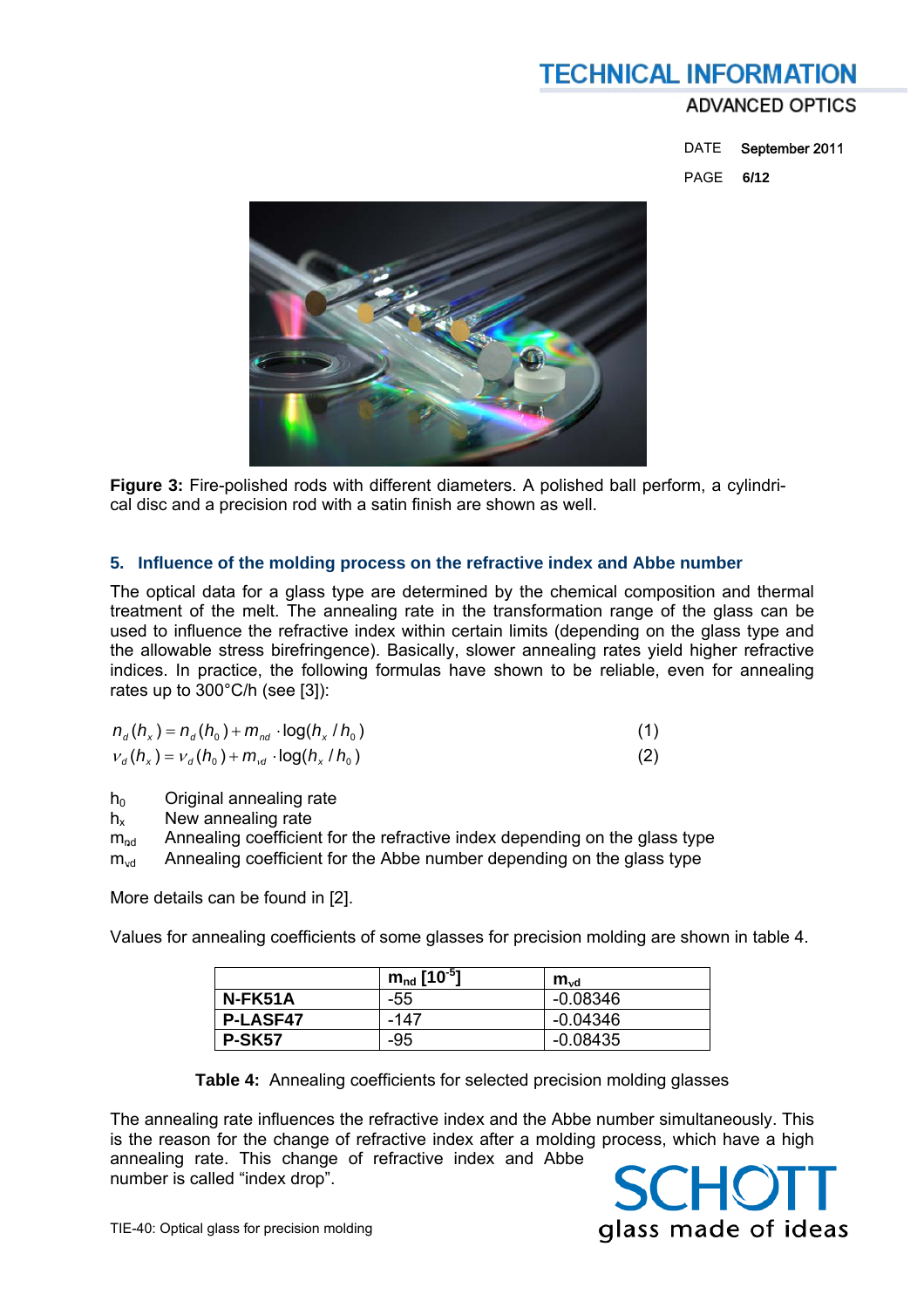DATE September 2011

PAGE **7/12** 

### **5.1 Coarse annealing of optical glass**

After the melting and casting process, the precision molding glass is cooled down in a coarse annealing lear at a high annealing rate. The annealing rate depends on the dimensions of the strip. Typical values are between 50 and 100 K/h. In order to control the refractive index through the melting and casting process, samples are taken directly from the melt at a given frequency. The refractive index and Abbe number of the samples will be measured based on a special procedure at a reference annealing rate of 2 K/h. Based on this 2 K/h reference, the optical values during production can be controlled in a reliable way.

The glass for precision molding is selected in such a way that the 2 K/h reference value of the glass is within step 3/3 of the catalog value. The real value of the glass will be different from this value due to the reasons given above. However, this difference is not relevant for the application. (Please refer to the next section).

#### **5.2 Influence of the precision molding process on the optical position of the glass: index drop**

As mentioned in the beginning of chapter 5, an annealing process influences the refractive index and the Abbe number of an optical glass, simultaneously.

The diagram in figure 3 shows schematically the index drop behavior of N-PK51 based on an exemplary molding process. The diagram displays the Abbe number versus the refractive index  $(n_d)$  for N-PK51. The rectangular boxes indicate the tolerance limits of tolerance step 3/3 for the refractive index and the Abbe number of N-PK51. The catalog value is located in the center of these boxes. The red rhomb shaped dot within the green box depicts the refractive index and the Abbe number of a glass sample which is annealed at 2 K/h (This is the reference annealing rate).

The straight line in the diagram characterizes the annealing behavior of N-PK51. The slope is characteristic for each glass type. For every N-PK51 glass melt the annealing slope is the same, but the location within the diagram will be different. The annealing rates printed along the line mark the optical position that will be achieved if this glass would be annealed using the displayed annealing rate. The precision molding glass in general is coarse annealed glass. In the diagram, for example, the big red rhomb has a 2 K/h value within the green tolerance limits whereas the real refractive index of the delivered glass lies somewhere between 50 K/h and 100 K/h on the annealing line. (This is the refractive index and Abbe number of the glass which is delivered to the customer. Keep in mind that these optical values will change during the subsequent precision molding process).

Usual fine annealing rates for standard optical glasses range from 0.5 to 2 K/h. For low precision pressings, annealing rates between 2 and 10 K/h are used. For standard optical glasses, the annealing rate is adjusted to achieve a specific refractive index range. At the same time, a low stress birefringence and a good homogeneity is achieved by this slow annealing process.

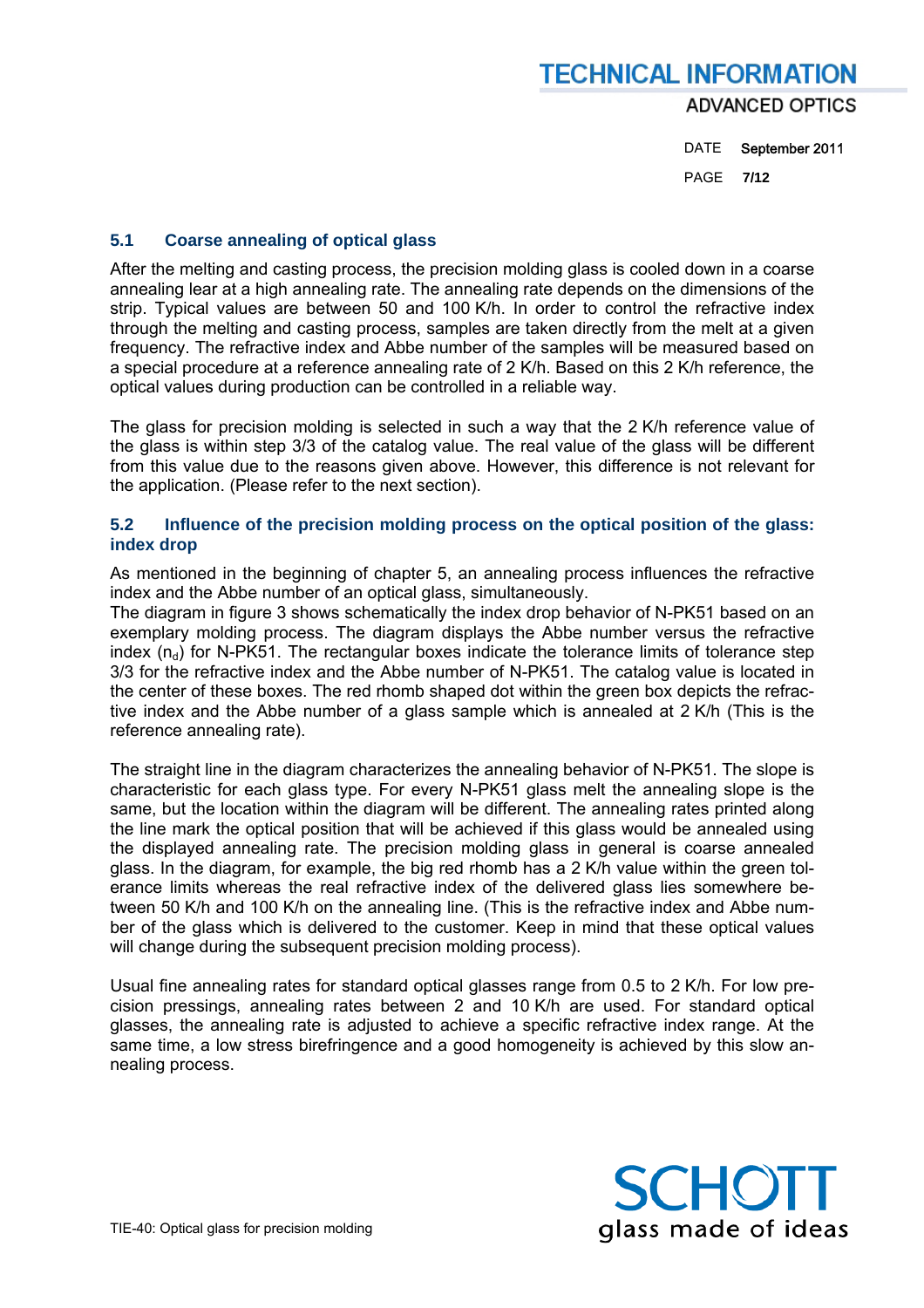DATE September 2011

PAGE **8/12** 



**Figure 3:** Annealing line and index drop behavior of N-PK51.

In contrast to these rather low and well-defined rates, the annealing in a precision molding process is very fast and it is in most cases individual to the process of the customer and the geometry of the glass component. Therefore, the rate is not known in most cases but fixed and reproducible for the process of a given component. In general, there is no additional annealing process to adjust the refractive index after precision molding because another fine (or post) annealing process will cause a change in the shape of the pressed component.

Additionally, the annealing rate is not necessarily constant during the cooling process. Nevertheless, by estimating the final optical position of the precision molded glass, an "average" annealing rate can be assigned. Typical "average" annealing rates for precision molding are between 1000 K/h and 10000°K/h. According to the high annealing rate, the refractive index and Abbe number of N-PK51 is shifted to much lower values. This shift is called index drop. In our example in figure 3 the values after precision molding are marked by an orange triangle.

The index drop is defined as the difference between the final refractive index and Abbe number after molding and the reference values of the initial refractive index and Abbe number based on an annealing rate of 2 K/h:

| $\Delta n_{d} = n_{d} (2K/h) - n_{d} (after.$ molding) | (3) |
|--------------------------------------------------------|-----|
| $\Delta v_{d} = v_{d} (2K/h) - v_{d} (after.$ molding) | (4) |

The amount of index and Abbe number drop for N-PK51 is indicated with orange arrows in figure 3.

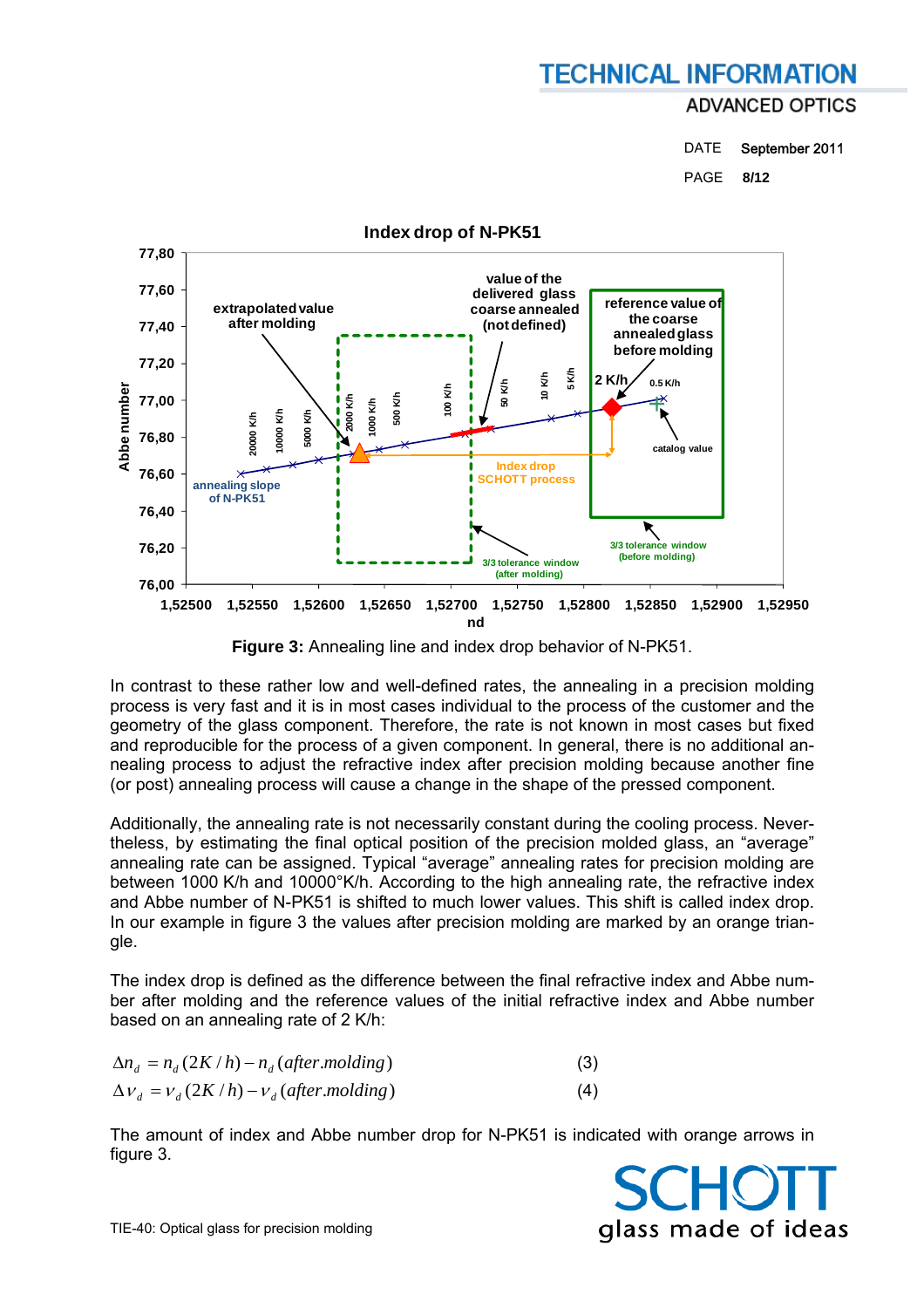DATE September 2011

PAGE **9/12** 



#### **Index drop for different precision molding glasses with reference to 2 K/h**

**Figure 4:** Theoretical index drop for different precision molding glasses assuming an average annealing rate of 5000 K/h (big red dots) and identical geometry.

The index drop is the same for all batches of N-PK51 glasses (using the same molding process). Therefore, the scattering in optical position between the molded glasses of different batches also remain the same under the assumption that the precision molding process is highly reproducible. The tolerance window (solid green rectangle) simply shifts to a new central position (doted green rectangle).

It should be noted that it is essential for the reproducibility to always determine the index drop from initial refractive index values based on the same annealing rate. Determination of the refractive index drop based on the actual refractive index values of the coarse annealed glass will result in errors caused by not defined annealing conditions. Therefore, it is recommended to always rely on the values based on one reference annealing rate of 2 K/h.

The index drop differs between glass types because every glass has a different annealing slope. Figure 4 shows for some glasses the relative change in refractive index and Abbe number based on the annealing slopes for the precision molding glasses

In the given simplified example it can be seen that the index change for an average annealing rate of 5000 K/h ranges, depending on the glass type, from –0.0017 to –0.0079 for the refractive index  $n_d$ . The Abbe number changes in the range of +0.47 to  $-0.27$ . P-SF8 behaves different compared to the other glasses, because the Abbe number increases with increasing annealing rate. As mentioned before, this is a simplified view. In reality, there are other factors influencing the real index drop (e.g. geometry, molding process, thermal properties of the glass). Nevertheless, a glass with a steep annealing slope will always lead to a large index drop.

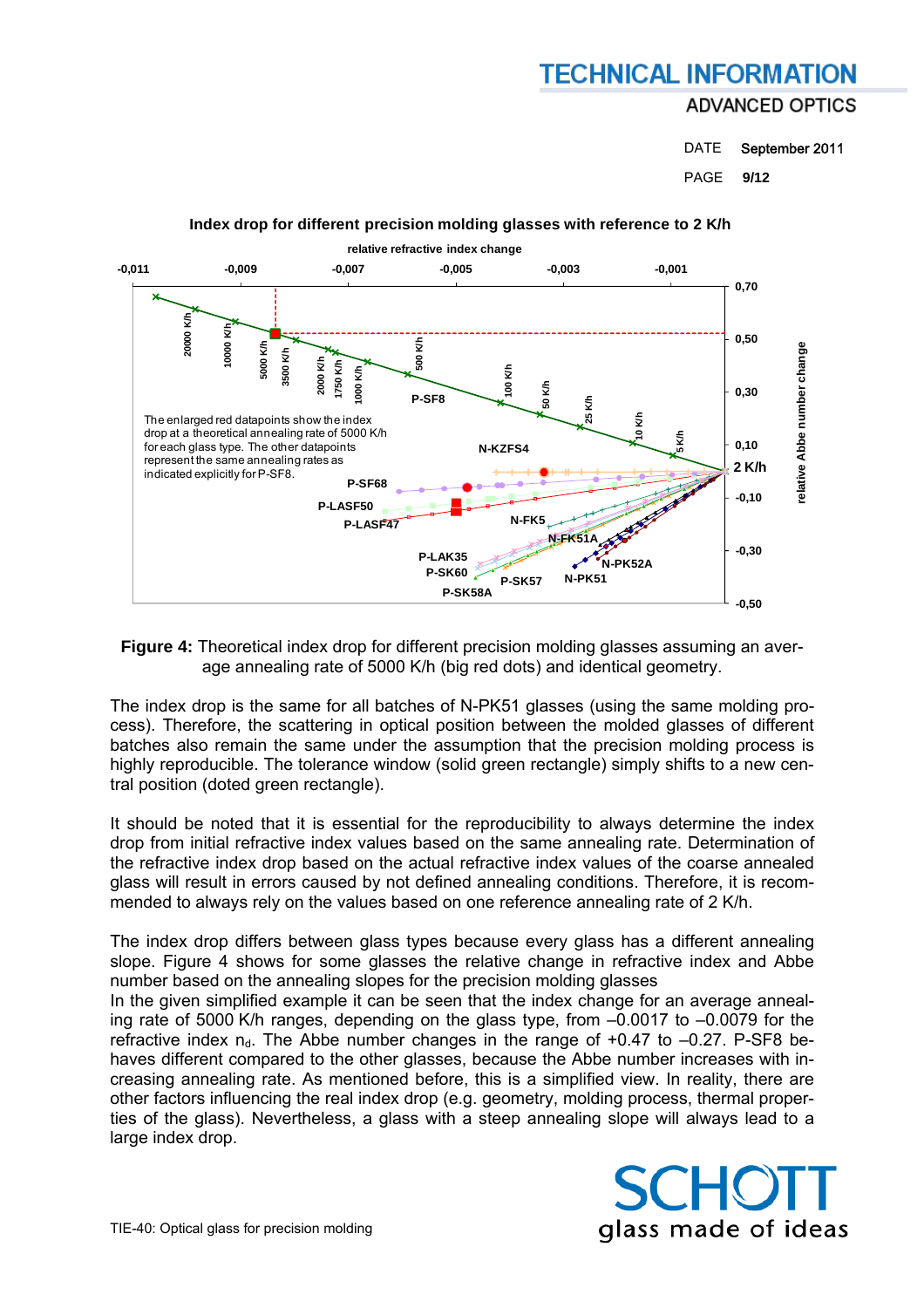## **ADVANCED OPTICS**

DATE September 2011

PAGE **10/12** 

|                   |                                | <b>Before molding</b> | After SCHOTT molding process |         |             |        |         |         |
|-------------------|--------------------------------|-----------------------|------------------------------|---------|-------------|--------|---------|---------|
|                   | 2 K/h reference catalog values |                       |                              |         |             |        |         |         |
|                   | $n_{\rm d}$                    | $n_e$                 | $V_{d}$                      | $v_{e}$ | $n_{\rm d}$ | $n_e$  | $V_{d}$ | $v_{e}$ |
| P-PB7             | 1,51640                        |                       | 64,06                        |         | 1,5144      |        | 63,9    |         |
| <b>P-PK53</b>     | 1,52690                        | 1,52880               | 66,22                        | 65,92   | 1,5232      | 1,5251 | 66,0    | 65,7    |
| <b>P-SK57</b>     | 1,58700                        | 1,58935               | 59,60                        | 59,36   | 1,5843      | 1,5867 | 59,4    | 59,1    |
| P-SK58A           | 1,58913                        |                       | 61,15                        |         | 1,5860      |        | 60,8    |         |
| <b>P-SK60</b>     | 1,61035                        |                       | 57,90                        |         | 1,6068      |        | 57,7    |         |
| P-SF <sub>8</sub> | 1,68893                        | 1,69414               | 31,25                        | 31,01   | 1,6814      | 1,6865 | 31,7    | 31,4    |
| P-LAK35           | 1,69350                        |                       | 53,20                        |         | 1,6904      |        | 53,0    |         |
| <b>P-SF69</b>     | 1,72250                        |                       | 29,23                        |         | 1,7155      |        | 29,7    |         |
| P-LAF37           | 1,75550                        |                       | 45,66                        |         | 1,7508      |        | 45,5    |         |
| P-LASF47          | 1,80610                        | 1,81078               | 40,90                        | 40,66   | 1,8016      | 1,8062 | 40,8    | 40,5    |
| P-LASF50          | 1,80860                        |                       | 40,46                        |         | 1,8036      |        | 40,3    |         |
| P-LASF51          | 1,81000                        |                       | 40,93                        |         | 1,8056      |        | 40,8    |         |
| <b>P-SF68</b>     | 2,00520                        |                       | 21,00                        |         | 1,9958      |        | 20,9    |         |
| N-FK51A           | 1,48656                        | 1,48794               | 84,47                        | 84,07   | 1,4847      | 1,4861 | 84,2    | 83,8    |
| N-FK <sub>5</sub> | 1,48749                        | 1,48914               | 70,41                        | 70,23   | 1,4850      | 1,4866 | 70,2    | 70,0    |
| N-PK52A           | 1,49700                        | 1,49845               | 81,61                        | 81,21   | 1,4952      | 1,4966 | 81,3    | 80,9    |
| N-PK51            | 1,52855                        | 1,53019               | 76,98                        | 76,58   | 1,5267      | 1,5283 | 76,7    | 76,3    |
| N-KZFS2           | 1,55836                        |                       | 54,01                        |         | 1,5534      |        | 53,7    |         |
| N-KZFS4           | 1,61336                        |                       | 44,49                        |         | 1,6098      |        | 44,7    |         |
| N-KZFS11          | 1,63775                        |                       | 42,41                        |         | 1,6341      |        | 42,3    |         |
| N-KZFS5           | 1,65412                        |                       | 39,70                        |         | 1,6493      |        | 40,2    |         |
| N-KZFS8           | 1,72047                        |                       | 34,70                        |         | 1,7145      |        | 35,1    |         |
| N-LAF33           | 1,78582                        |                       | 44,05                        |         | 1,7811      |        | 43,9    |         |
| N-LASF46B         | 1,90366                        |                       | 31,32                        |         | 1,8977      |        | 31,4    |         |
| <b>SF57</b>       | 1,84666                        |                       | 23,83                        |         | 1,8447      |        | 23,6    |         |

A detailed list of the index drop for SCHOTT precision molding glasses at the d and e wavelength based on our own molding process and part geometries is displayed in table 5.

**Table 5**: List of index drop based on the SCHOTT molding process

The index drop behavior for other wavelengths can be provided on request.

## **6. Precision molding glass: Test report**

The standard test report for precision molding (see example in figure 7) is based on the test report for fine annealed glass with some exceptions.

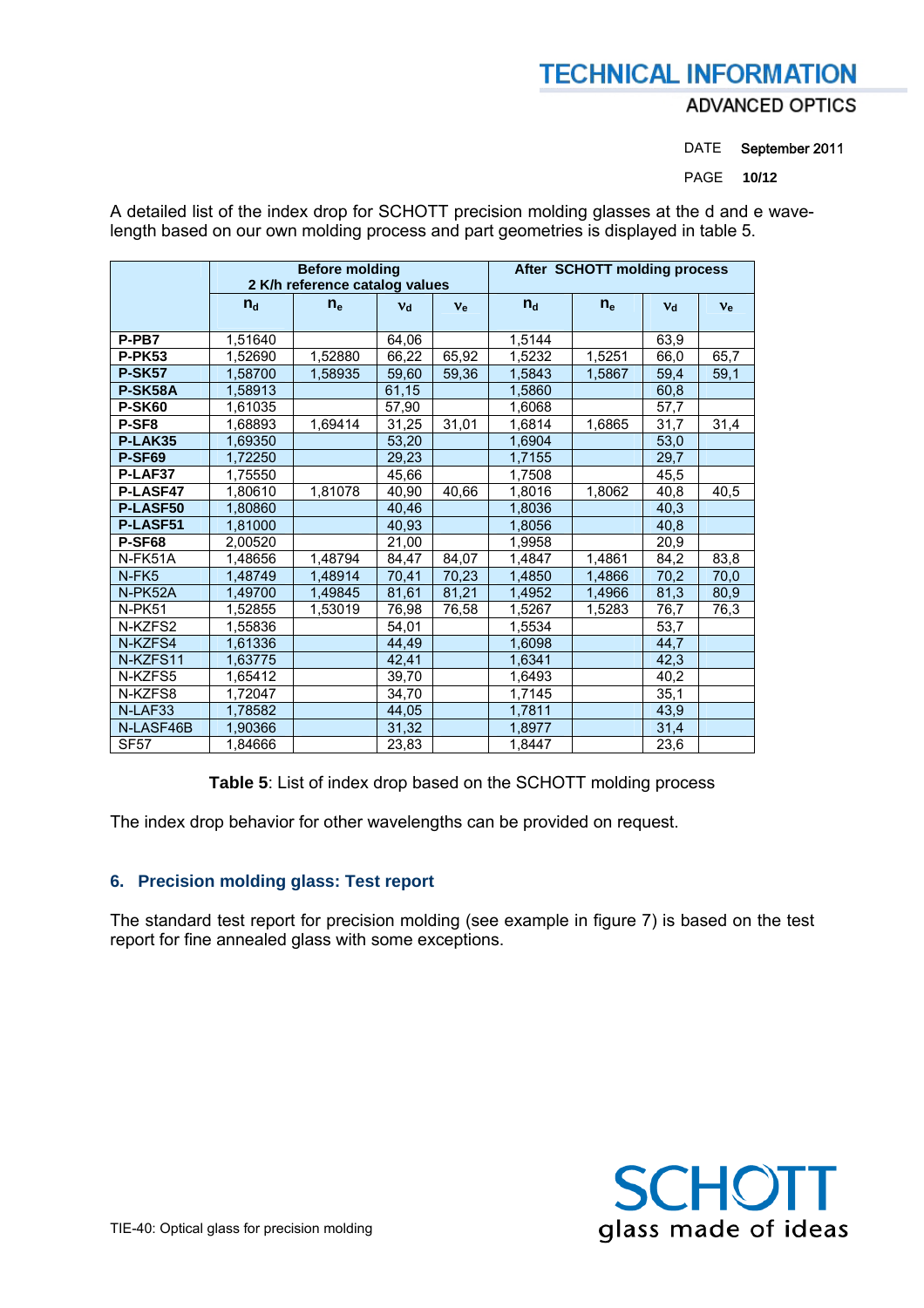## **ADVANCED OPTICS**

DATE September 2011

PAGE **11/12** 



**Figure 7:** Example of a test report for precision molding glass. The optical values are measured using samples which were taken from the batch and annealed at a reference annealing rate. The delivered glass batch is annealed at a higher rate.

In addition, the test report contains the glass transformation temperature. The refractive index values given are reference values based on a reference annealing rate of 2 K/h. The actual refractive index of the precision molding glass batches will be different. For the application it is necessary to always refer to the reference values. The report contains as well the spectral internal transmittance at a wavelength of 400 nm and a sample thickness of 10 mm and the color code.